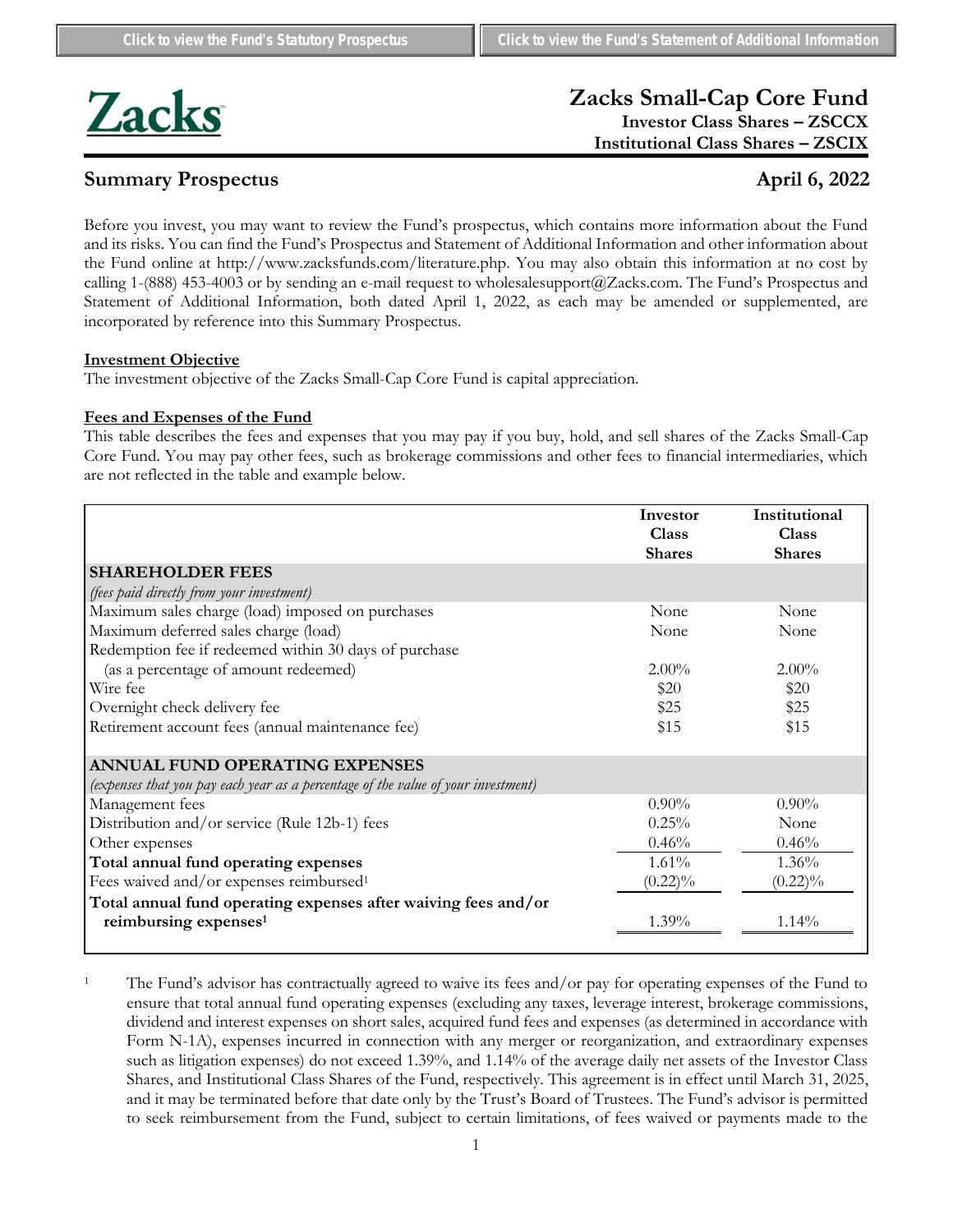Fund for a period ending three full fiscal years from the date of the waiver or payment. This reimbursement may be requested from the Fund if the reimbursement will not cause the Fund's annual expense ratio to exceed the lesser of (a) the expense limitation in effect at the time such fees were waived or payments made, or (b) the expense limitation in effect at the time of the reimbursement.

## **Example**

This example is intended to help you compare the cost of investing in the Fund with the cost of investing in other mutual funds. The example assumes that you invest \$10,000 in the Fund for the time periods indicated and then redeem all of your shares at the end of those periods. The example also assumes that your investment has a 5% return each year, and that the Fund's operating expenses remain the same. The example reflects the Fund's contractual fee waiver and/or expense reimbursement only for the term of the contractual fee waiver and/or expense reimbursement.

Although your actual costs may be higher or lower, based on these assumptions your costs would be:

|                            | <b>One Year</b> | <b>Three Years</b> | <b>Five Years</b> | <b>Ten Years</b> |
|----------------------------|-----------------|--------------------|-------------------|------------------|
| <b>Investor Class</b>      | \$142           | \$440              | \$810             | \$1,852          |
| <b>Institutional Class</b> | \$116           | \$362              | \$678             | \$1,574          |

# **Portfolio Turnover**

The Fund pays transaction costs, such as commissions, when it buys and sells securities (or "turns over" its portfolio). A higher portfolio turnover may indicate higher transaction costs and may result in higher taxes when Fund shares are held in a taxable account. These costs, which are not reflected in annual fund operating expenses or in the example, affect the Fund's performance. The Fund's portfolio turnover rate for the fiscal year ended November 30, 2021, was 116% of the average value of its portfolio.

### **Principal Investment Strategies**

The Fund pursues its investment objective by applying a hybrid research process which uses both quantitative and qualitative criteria. Zacks Investment Management, Inc. (the "Advisor") uses a proprietary model to quantitatively assess the attractiveness of a large universe of stocks based on potential capital appreciation. The primary aim of the quantitative model is to identify those companies most likely to generate positive alpha, or excess return over the market, when adjusted for stock beta, or movement with the market. From a smaller universe of stocks that are highly ranked by the quantitative model, the portfolio manager selects small-cap stocks with attractive risk/return characteristics based on qualitative criteria. Portfolio construction incorporates risk controls.

Under normal circumstances, the Fund will invest at least 80% of its net assets (including amounts borrowed for investment purposes) in a diversified portfolio of equity securities of small capitalization companies, with an emphasis on equity securities of U.S. issuers. The Fund's investments in equity securities may include common stock, preferred stock and convertible securities. The Fund considers small capitalization companies to be companies within the range of those companies included in the Russell 2000 Index at the time of purchase. Because small capitalization companies are defined by reference to an index, the range of market capitalization companies in which the Fund invests may vary with market conditions. As of May 31, 2021, the market capitalizations of companies included in the Russell 2000 Index were between \$34.9 million and \$22.4 billion. The Russell 2000 Index is reconstituted annually, typically on May 31 of each year, to seek to ensure that larger stocks do not distort the performance and characteristics of the Index and that the represented companies continue to reflect small capitalization characteristics.

The Fund is designed to be a "core" fund that seeks to combine both value and growth characteristics within the smallcap universe. The Fund seeks to diversify its assets by investing in securities from a pool of more than one dozen industry sectors. The Advisor allocates assets opportunistically based on market information and is not constrained by investment style parameters. Sector and style allocations generally result from a hybrid research process using quantitative and qualitative criteria. The Fund may engage in short-sale transactions up to 25% of its net assets. The Fund's investment strategy involves active and frequent trading. In addition, the Fund may lend its portfolio securities to broker-dealers and other institutions as a means of earning additional income.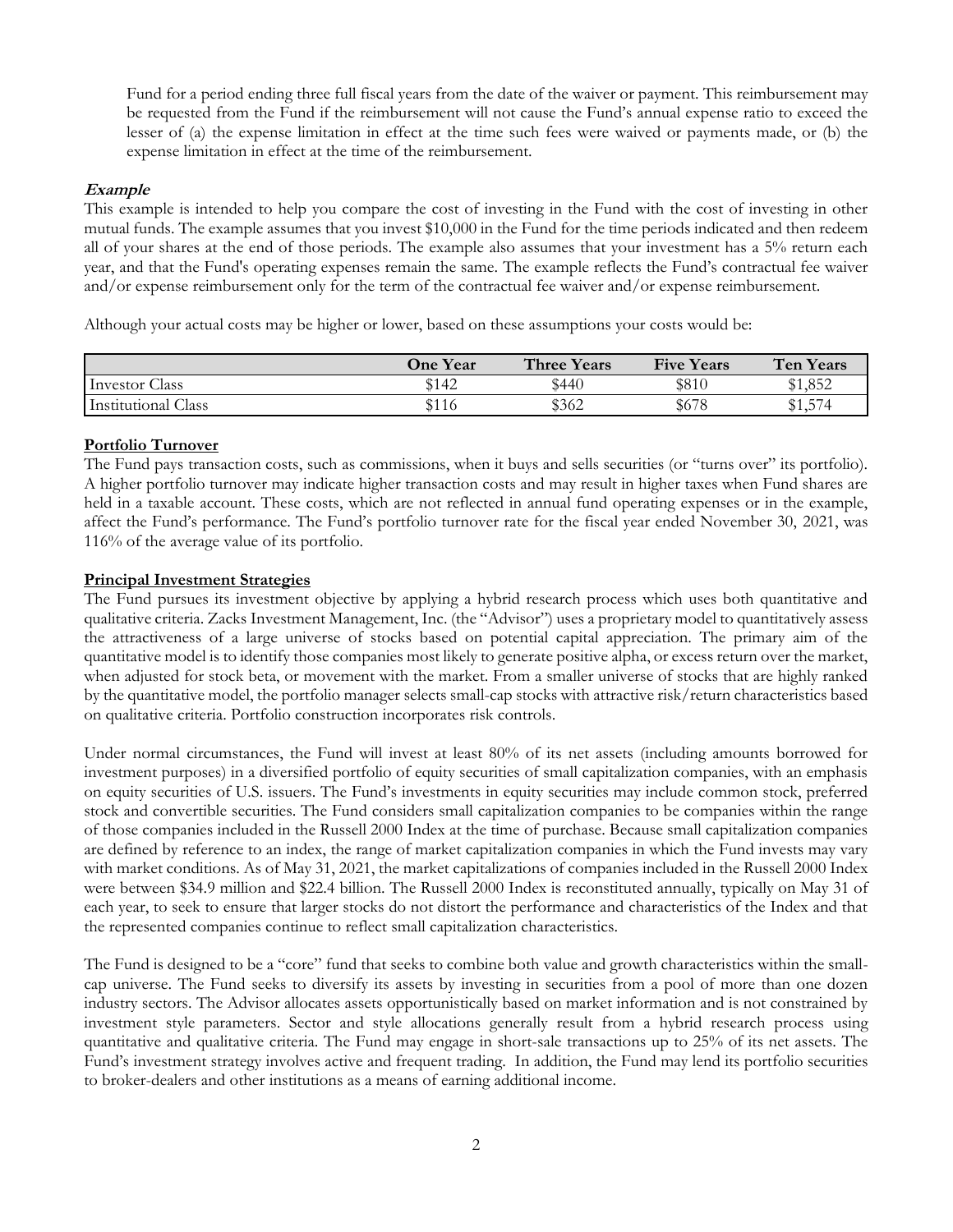Under normal circumstances, the Fund invests primarily in equity securities of U.S. issuers. The Fund also may invest in equity securities of Canadian issuers and American Depository Receipts ("ADRs"). ADRs are receipts that represent interests in foreign securities held on deposit by U.S. banks.

## **Principal Risks of Investing**

Risk is inherent in all investing and you could lose money by investing in the Fund. A summary description of certain principal risks of investing in the Fund is set forth below. Before you decide whether to invest in the Fund, carefully consider these risk factors associated with investing in the Fund, which may cause investors to lose money. There can be no assurance that the Fund will achieve its investment objective.

**Market Risk.** The market price of a security or instrument may decline, sometimes rapidly or unpredictably, due to general market conditions that are not specifically related to a particular company, such as real or perceived adverse economic or political conditions throughout the world, changes in the general outlook for corporate earnings, changes in interest or currency rates, or adverse investor sentiment generally. In addition, local, regional or global events such as war, acts of terrorism, the spread of infectious illness or other public health issues, or other events could have a significant impact on a security or instrument. The market value of a security or instrument also may decline because of factors that affect a particular industry or industries, such as labor shortages or increased production costs and competitive conditions within an industry.

**Equity Risk**. The value of the equity securities held by the Fund may fall due to general market and economic conditions, perceptions regarding the industries in which the issuers of securities held by the Fund participate, or factors relating to specific companies in which the Fund invests.

**Quantitative Model Risk.** There are limitations inherent in every quantitative model. The factors used in quantitative analysis and the weight placed on those factors may not be predictive of a security's value. In addition, factors that affect a security's value can change over time and these changes may not be reflected in the quantitative model. Investments selected using other quantitative models may perform differently from the market as a whole or from their expected performance. There can be no assurance that use of a quantitative model will enable the Fund to achieve positive returns or outperform the market.

Lending Portfolio Securities Risk. The Fund may lend its portfolio securities to broker-dealers and banks, provided that it may not lend securities if, as a result, the aggregate value of all securities loaned would exceed 33 1/3% of its total assets. The collateral, including the investment of any cash collateral, is subject to market depreciation. In the event of bankruptcy or other default of the borrower, the Fund could experience delays in both liquidating the loan collateral and recovering the loaned securities and losses. The collateral (including any investment of cash collateral) is not subject to the percentage limitations on the Fund's investments described elsewhere in this prospectus.

**Management and Strategy Risk.** The value of your investment is dependent upon the judgment of the Advisor about the quality, relative yield, value or market trends affecting a particular security, industry, sector or region, which may prove to be incorrect.

Portfolio Turnover Risk. Active and frequent trading of the Fund's portfolio securities may lead to higher transaction costs and may result in a greater number of taxable transactions than would otherwise be the case, which could negatively affect the Fund's performance. A high rate of portfolio turnover is 100% or more.

**Foreign Investment Risk.** The prices of foreign securities may be more volatile than the prices of securities of U.S. issuers because of economic and social conditions abroad, political developments, and changes in the regulatory environments of foreign countries. Changes in exchange rates and interest rates, and the imposition of sanctions, confiscations, trade restrictions (including tariffs) and other government restrictions by the United States and/or other governments may adversely affect the values of the Fund's foreign investments. Foreign companies are generally subject to different legal and accounting standards than U.S. companies, and foreign financial intermediaries may be subject to less supervision and regulation than U.S. financial firms. Foreign securities include ADRs. Unsponsored ADRs are organized independently and without the cooperation of the foreign issuer of the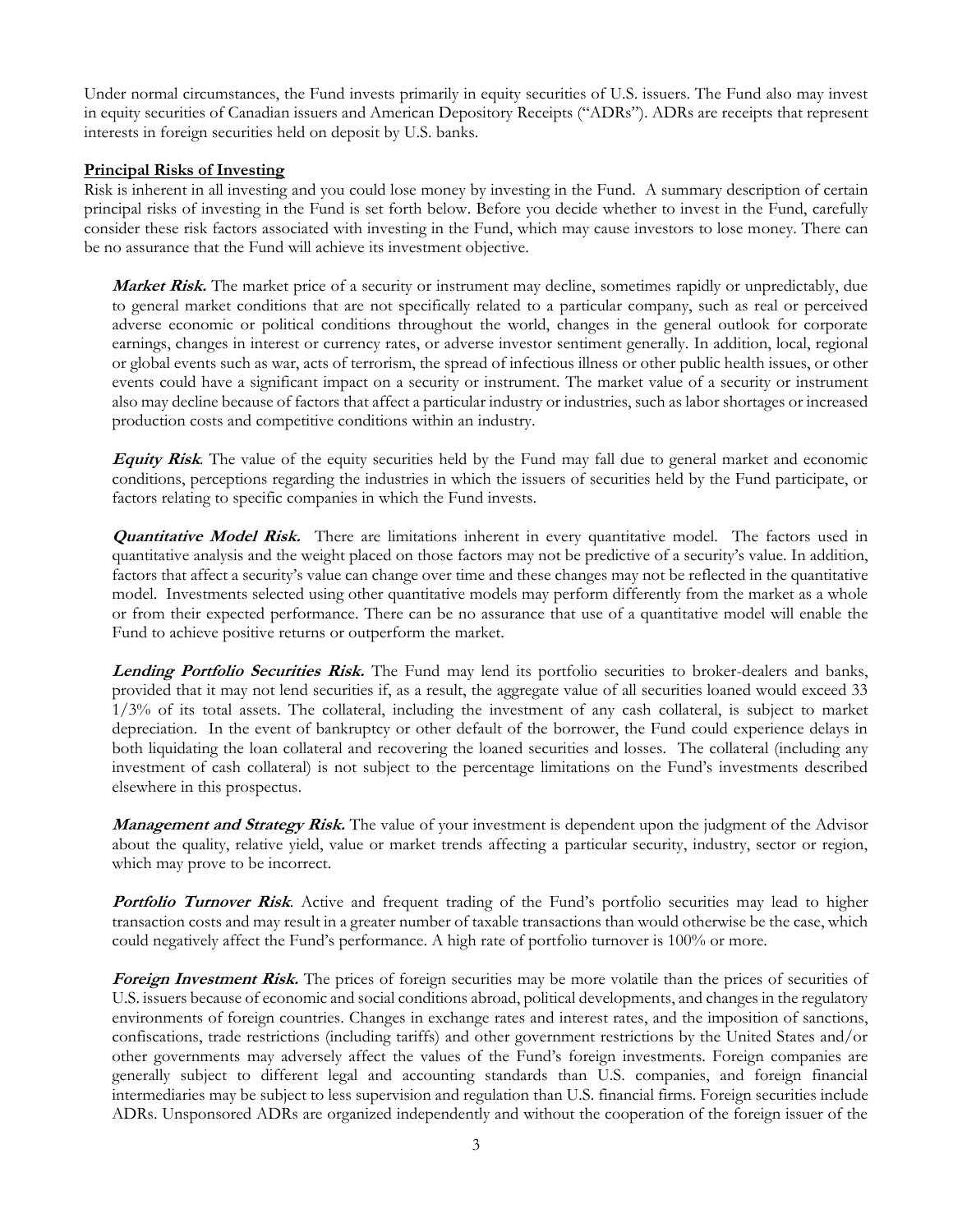underlying securities, and involve additional risks because U.S. reporting requirements do not apply. In addition, the issuing bank may deduct shareholder distribution, custody, foreign currency exchange, and other fees from the payment of dividends.

**Small-Cap Companies Risk**. The securities of small-capitalization companies may be subject to more abrupt or erratic market movements and may have lower trading volumes or more erratic trading than securities of larger, more established companies or market averages in general. In addition, such companies typically are more likely to be adversely affected than large capitalization companies by changes in earning results, business prospects, investor expectations or poor economic or market conditions.

**Growth-Oriented Investment Strategies Risk**. Growth funds generally focus on stocks of companies believed to have above-average potential for growth in revenue and earnings. Growth securities typically are very sensitive to market movements because their market prices frequently reflect projections of future earnings or revenues, and when it appears that those expectations will not be met the prices of growth securities typically fall.

**Value-Oriented Investment Strategies Risk**. Value stocks are those that are believed to be undervalued in comparison to their peers due to adverse business developments or other factors. Value investing is subject to the risk that the market will not recognize a security's inherent value for a long time or at all, or that a stock judged to be undervalued may actually be appropriately priced or overvalued. In addition, during some periods (which may be extensive) value stocks generally may be out of favor in the markets.

**Income and Distribution Risk**. The income that shareholders receive from the Fund through annual distributions is based primarily on the dividends and interest the Fund earns from its investments. Dividend payments the Fund receives in respect of its portfolio securities can vary widely over the short and long term.

**Short Sales Risk.** In connection with a short sale of a security or other instrument, the Fund is subject to the risk that instead of declining, the price of the security or other instrument sold short will rise. If the price of the security or other instrument sold short increases between the date of the short sale and the date on which the Fund replaces the security or other instrument borrowed to make the short sale, the Fund will experience a loss, which is theoretically unlimited since there is a theoretically unlimited potential for the market price of a security or other instrument sold short to increase.

**COVID-19 Related Market Events.** The pandemic of the novel coronavirus respiratory disease designated COVID-19 has resulted in extreme volatility in the financial markets, a domestic and global economic downturn, severe losses, particularly to some sectors of the economy and individual issuers, and reduced liquidity of many instruments. There have also been significant disruptions to business operations, including business closures; strained healthcare systems; disruptions to supply chains and employee availability; large fluctuations in consumer demand; and widespread uncertainty regarding the duration and long-term effects of the pandemic. The pandemic may result in domestic and foreign political and social instability, damage to diplomatic and international trade relations, and continued volatility and/or decreased liquidity in the securities markets. Some interest rates are very low and in some cases yields are negative. Governments and central banks, including the Federal Reserve in the United States, are taking extraordinary and unprecedented actions to support local and global economies and the financial markets. This and other government intervention into the economy and financial markets to address the pandemic may not work as intended, particularly if the efforts are perceived by investors as being unlikely to achieve the desired results. Rates of inflation have also recently risen, which could adversely affect economies and markets. In addition, the COVID-19 pandemic, and measures taken to mitigate its effects, could result in disruptions to the services provided to the Fund by its service providers. Other market events like the COVID-19 pandemic may cause similar disruptions and effects.

**Sector Focus Risk.** The Fund may invest a larger portion of its assets in one or more sectors than many other mutual funds and thus will be more susceptible to negative events affecting those sectors. For example, as of November 30, 2021, 25.4% of the Fund's assets were invested in the financial sector. The performance of companies in the financial sector may be adversely impacted by many factors, including, among others: government regulations of, or related to, the sector; governmental monetary and fiscal policies; economic, business or political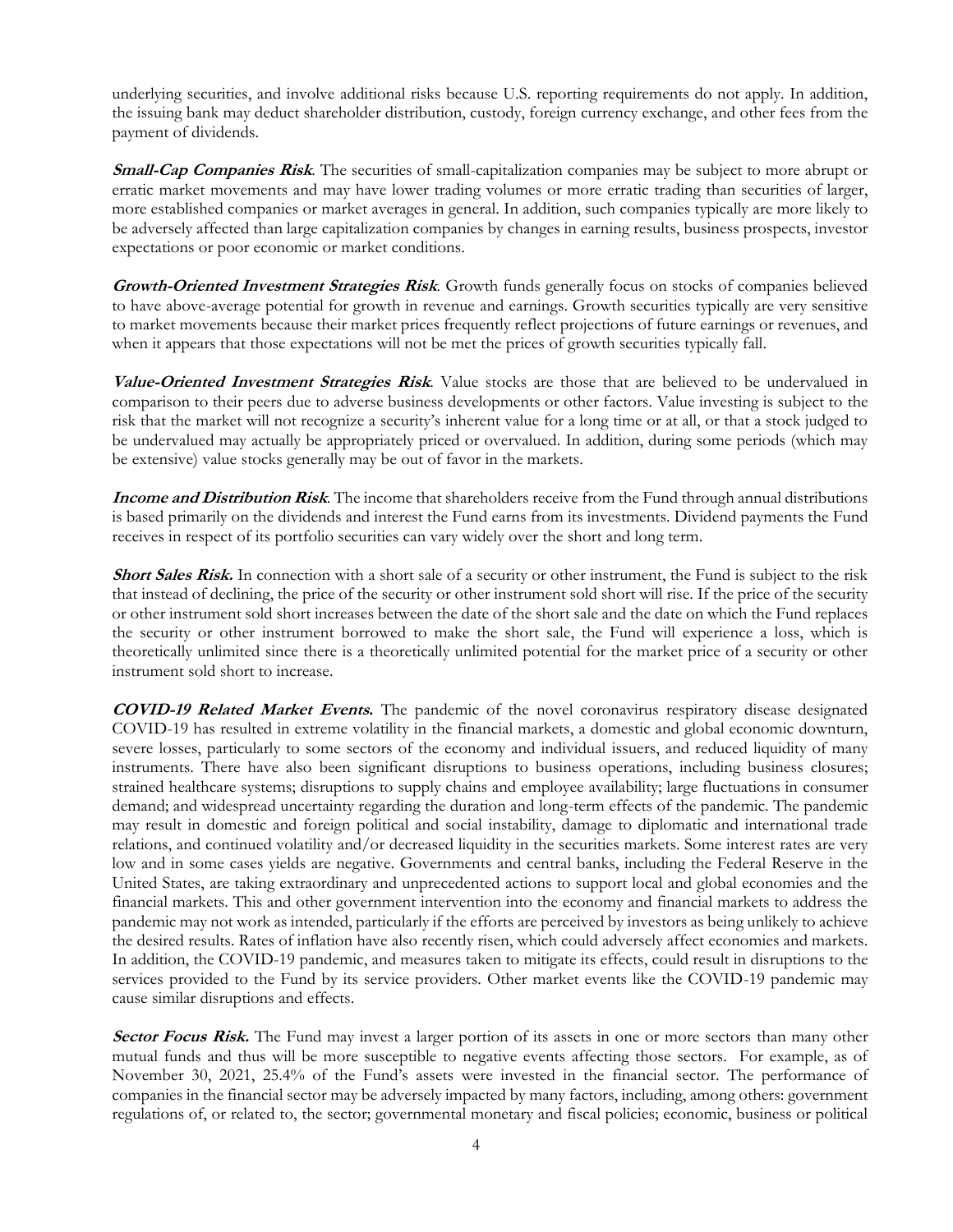conditions; credit rating downgrades; changes in interest rates; price competition; and decreased liquidity in credit markets.

**Cybersecurity Risk.** Cybersecurity incidents may allow an unauthorized party to gain access to Fund assets, customer data (including private shareholder information), or proprietary information, or cause the Fund, the Advisor, and/or other service providers (including custodians, sub-custodians, transfer agents and financial intermediaries) to suffer data breaches, data corruption or loss of operational functionality. In an extreme case, a shareholder's ability to exchange or redeem Fund shares may be affected. Issuers of securities in which the Fund invests are also subject to cybersecurity risks, and the value of those securities could decline if the issuers experience cybersecurity incidents.

#### **Performance**

The bar chart and table below provide some indication of the risks of investing in the Fund by showing changes in the Fund's performance from year to year for Investor Class Shares and by showing how the average annual total return of the Fund compare with the average annual total returns of a broad-based market index. Performance for classes other than those shown may vary from the performance shown to the extent the expenses for those classes differ. Updated performance information is available at the Fund's website, www.zacksfunds.com, or by calling the Fund at 1-(888) 453- 4003. The Fund's past performance, before and after taxes, is not necessarily an indication of how the Fund will perform in the future. Sales loads are not reflected in the bar chart, and if those charges were included, returns would be less than those shown.

#### **Calendar-Year Total Return (before taxes) for Investor Class**

For each calendar year at NAV



| <b>Investor Class Shares</b>                             |             |                          |
|----------------------------------------------------------|-------------|--------------------------|
| Highest Calendar Quarter Return at NAV (non-annualized): | 24.13%      | Quarter Ended 12/31/2020 |
| Lowest Calendar Quarter Return at NAV(non-annualized):   | $(34.77\%)$ | Quarter Ended 03/31/2020 |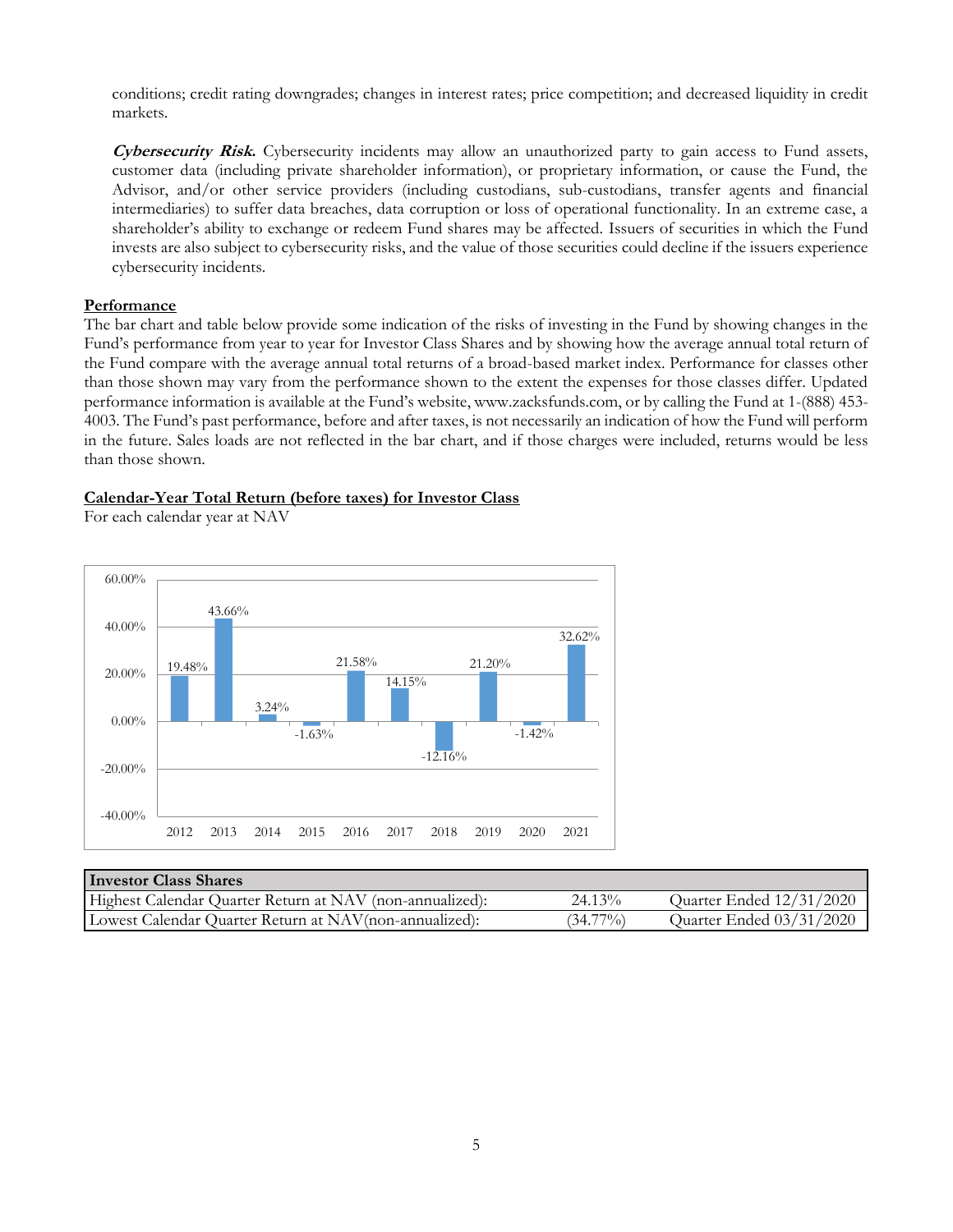|                                                     |           |           | <b>Since</b>   |                       |
|-----------------------------------------------------|-----------|-----------|----------------|-----------------------|
| <b>Average Annual Total Returns</b>                 |           |           | Inception      |                       |
| for the Periods Ended December 31, 2021             | 1 year    | 5 years   | $(06/30/11)**$ | <b>Inception Date</b> |
| <b>Return Before Taxes</b>                          |           |           |                |                       |
| <b>Investor Class Shares</b>                        | $32.62\%$ | $9.70\%$  | 12.91%         | June 30, 2011         |
| Institutional Class Shares                          | $32.97\%$ | $9.98\%$  | 13.20%         | February 28, 2014     |
| Return After Taxes on Distributions*                |           |           |                |                       |
| Investor Class Shares                               | 31.88%    | $8.11\%$  | $11.83\%$      | June 30, 2011         |
| <b>Return After Taxes on Distributions and Sale</b> |           |           |                |                       |
| of Fund Shares*                                     |           |           |                |                       |
| <b>Investor Class Shares</b>                        | 19.80%    | $7.07\%$  | $10.38\%$      | June 30, 2011         |
| Russell 2000 Index (Reflects no deductions for      |           |           |                |                       |
| fees, expenses or taxes)                            | $14.82\%$ | $12.02\%$ | $13.23\%$      | June 30, 2011         |

\* After-tax returns are calculated using the historical highest individual federal marginal income tax rates and do not reflect the impact of state and local taxes. Actual after-tax returns depend on an investor's tax situation and may differ from those shown. After–tax returns shown are not relevant to investors who hold their Fund shares through tax-deferred arrangements, such as 401(k) plans or individual retirement accounts.

\*\* Investor Class Shares were first offered on June 30, 2011. Institutional Class Shares were first offered on February 28, 2014. The performance figures for Institutional Class Shares include the performance for the Investor Class Shares for the period prior to February 28, 2014. For such period Institutional Class Shares would have had substantially similar performance as Investor Class because the shares are invested in the same portfolio of securities and the average annual total returns would have differed only to the extent that the expenses of Institutional Class Shares were lower than the expenses of Investor Class Shares and therefore, returns for Institutional Class Shares would have been higher than those of Investor Class Shares.

#### **Investment Advisor**

Zacks Investment Management, Inc.

#### **Portfolio Manager**

Mitch E. Zacks, Portfolio Manager, has been primarily responsible for the day-to-day management of the Fund's portfolio since its inception on June 30, 2011.

#### **Purchase and Sale of Fund Shares**

To purchase shares of the Fund, you must invest at least the minimum amount.

#### **Investor Class Shares**

|                            | To Open             | To Add to           |
|----------------------------|---------------------|---------------------|
| <b>Minimum Investments</b> | <b>Your Account</b> | <b>Your Account</b> |
| Direct Regular Accounts    | \$2,500             | \$100               |
| Direct Retirement Accounts | \$1,000             | \$50                |
| Automatic Investment Plan  | \$500               | \$50                |
| Gift Account For Minors    | \$1,000             | \$50                |

#### **Institutional Class Shares**

|                            | To Open             | To Add to           |
|----------------------------|---------------------|---------------------|
| <b>Minimum Investments</b> | <b>Your Account</b> | <b>Your Account</b> |
| Direct Regular Accounts    | \$5,000             | \$1,000             |
| Direct Retirement Accounts | \$2,000             | \$500               |
| Automatic Investment Plan  | \$5,000             | \$500               |
| Gift Account For Minors    | \$2,000             | \$500               |